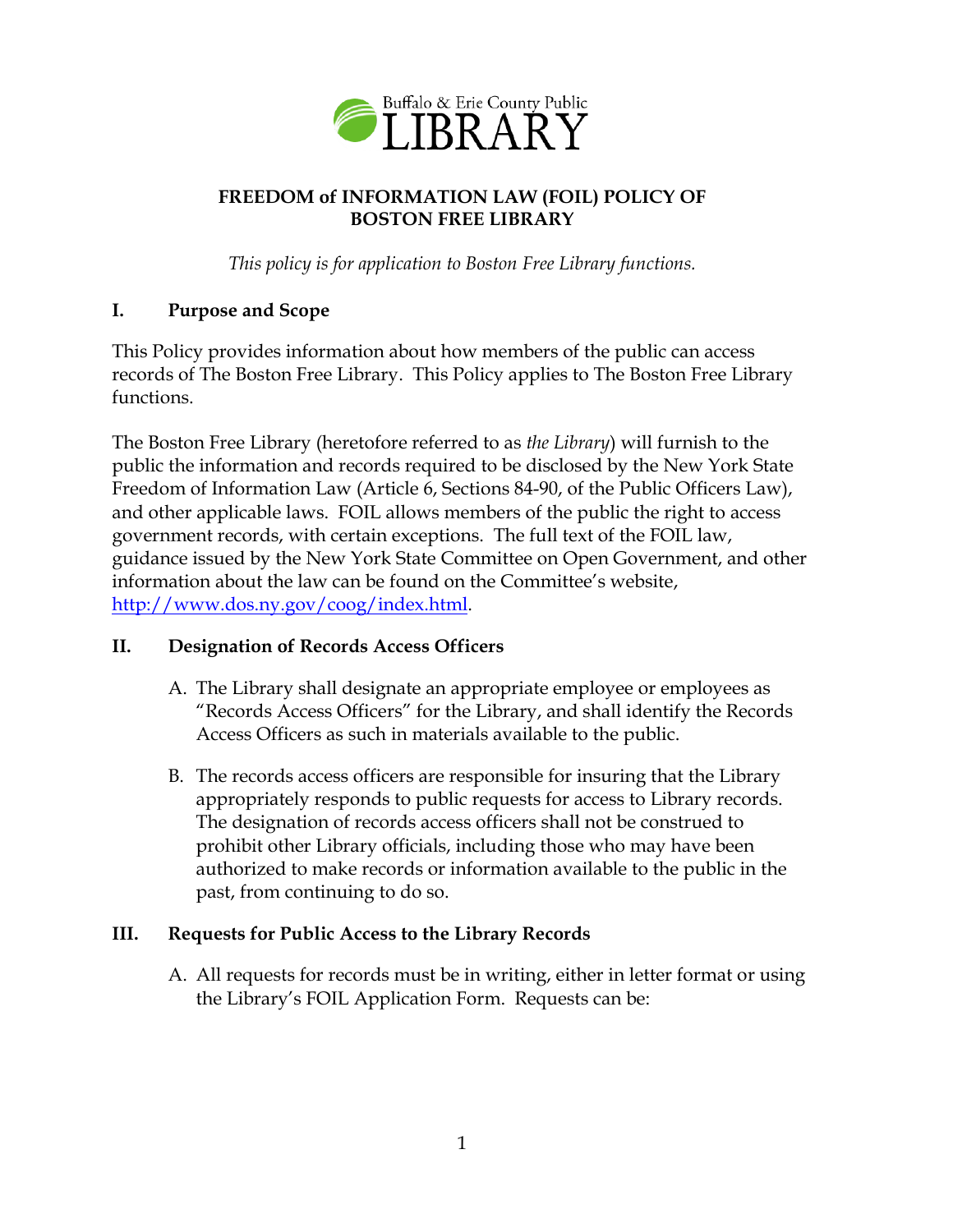• Mailed to the Records Access Officer(s) at the following address:

Boston Free Library FOIL Records Access Officer PO Box 200 Boston, NY 14025; or

- Faxed to (716) 941-0941; or
- E-mailed to the Records Access Officer at [BOS@buffalolib.org](mailto:CON@buffalolib.org) with the subject *FOIL request*.
- B. All requests for access to records must include contact information of the requestor, including a telephone number and mailing address.
- C. All requests must include a detailed description of the records that are being sought including, but not limited to, dates, titles, file designations, or any other information that will assist the Library in locating the requested records.

### <span id="page-1-0"></span>**IV. The Library Response to Requests for Public Records**

- A. Within five (5) business days of the receipt of a compliant written request, the Library will:
	- 1. Make the record available to the requestor;
	- 2. Furnish a written acknowledgement of the receipt of the request and a statement of the approximate date when the information will be made available; or
	- 3. Deny access in writing, and state the basis for denying access.
- B. A denial of access to any record will be sent in writing, and will summarize the reason for the denial, and provide information on how to appeal such denial.
- C. If the Library does not respond to a request in accordance with Section [IV.A,](#page-1-0) the request should be considered to have been denied.

# **V. Appealing a Denial of Access**

A. All appeals of a denial of a request for a Library record must be submitted in writing within 30 days of the denied request, either in letter format or using the Library's FOIL Appeal Form. An appeal may be